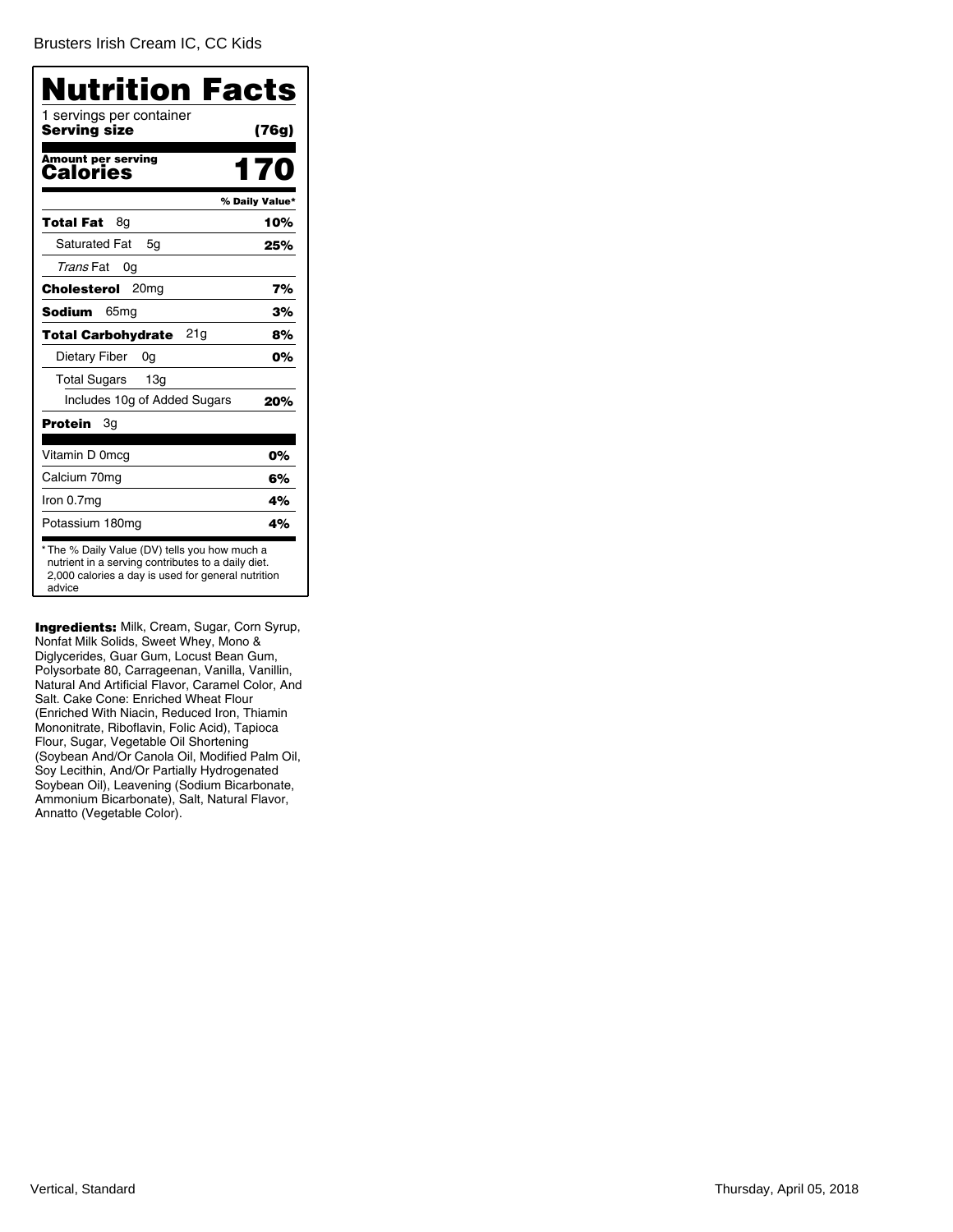[Brusters Irish Cream IC, CC Regular](�)

| Nutrition Facts                          |                |
|------------------------------------------|----------------|
| 1 servings per container<br>Serving size | (146g)         |
| Amount per serving<br>Calories           | 320            |
|                                          | % Daily Value* |
| 17g<br>Total Fat                         | 22%            |
| <b>Saturated Fat</b><br>10a              | 50%            |
| Trans Fat<br>0g                          |                |
| 40 <sub>mq</sub><br>Cholesterol          | 13%            |
| Sodium<br>115mg                          | 5%             |
| 37g<br><b>Total Carbohydrate</b>         | 13%            |
| Dietary Fiber<br><1g                     | 4%             |
| Total Sugars<br>27 <sub>q</sub>          |                |
| Includes 20g of Added Sugars             | 40%            |
| Protein<br>5g                            |                |
| Vitamin D 0mcg                           | 0%             |
| Calcium 140mg                            | 10%            |
| Iron $1.4mg$                             | 8%             |
| Potassium 350mg                          | 8%             |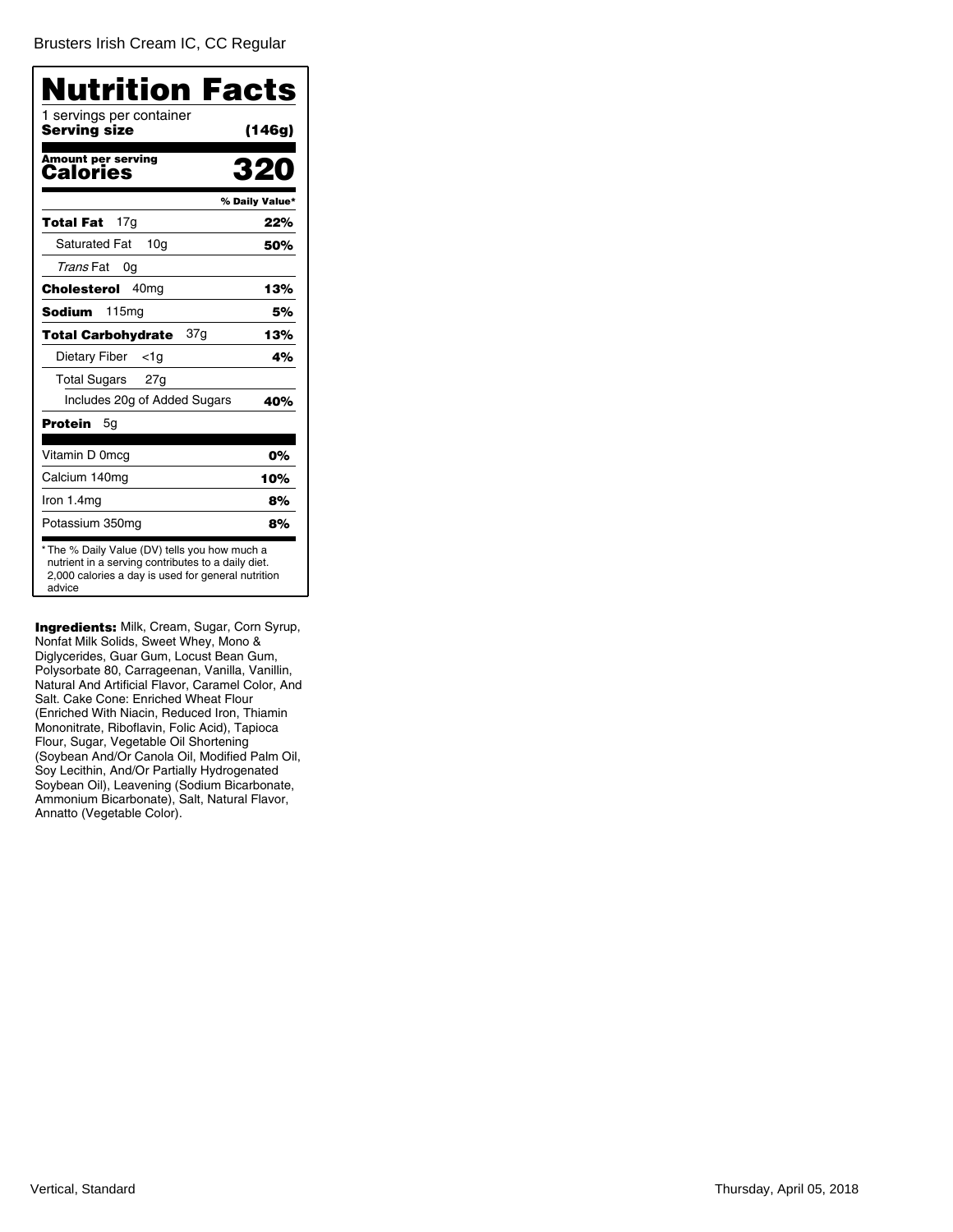| Nutrition Facts                          |                |
|------------------------------------------|----------------|
| 1 servings per container<br>Serving size | (216g)         |
| <b>Amount per serving</b><br>Calories    | 470            |
|                                          | % Daily Value* |
| 25g<br>Total Fat                         | 32%            |
| <b>Saturated Fat</b><br>15 <sub>q</sub>  | 75%            |
| Trans Fat<br>0g                          |                |
| 65 <sub>mg</sub><br>Cholesterol          | 22%            |
| <b>Sodium</b><br>170 <sub>mg</sub>       | 7%             |
| 53a<br><b>Total Carbohydrate</b>         | 19%            |
| Dietary Fiber<br>1g                      | 4%             |
| <b>Total Sugars</b><br>40 <sub>g</sub>   |                |
| Includes 29g of Added Sugars             | 58%            |
| Protein<br>7g                            |                |
| Vitamin D 0mcg                           | 2%             |
| Calcium 210mg                            | 15%            |
| Iron 2mg                                 | 10%            |
| Potassium 530mg                          | 10%            |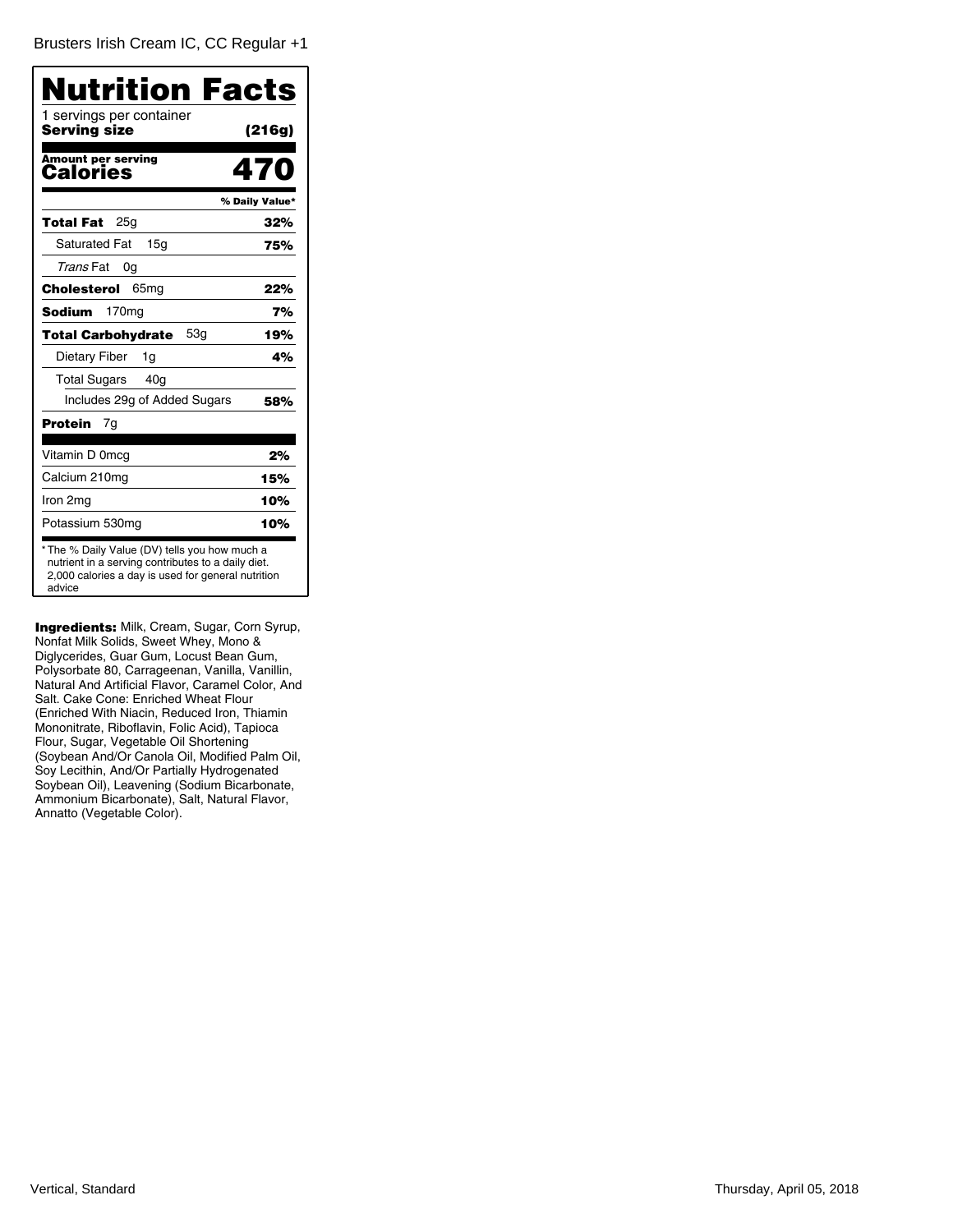| 1 servings per container<br><b>Serving size</b> | Nutrition Facts<br>(286g) |
|-------------------------------------------------|---------------------------|
|                                                 |                           |
| <b>Amount per serving</b><br>Calories           | 620                       |
|                                                 | % Daily Value*            |
| 34a<br><b>Total Fat</b>                         | 44%                       |
| <b>Saturated Fat</b><br>20 <sub>g</sub>         | 100%                      |
| Trans Fat<br>0g                                 |                           |
| Cholesterol<br>85 <sub>mg</sub>                 | 28%                       |
| 220 <sub>mg</sub><br>Sodium                     | 10%                       |
| 69a<br><b>Total Carbohydrate</b>                | 25%                       |
| Dietary Fiber<br>1g                             | 4%                        |
| Total Sugars<br>53q                             |                           |
| Includes 39g of Added Sugars                    | 78%                       |
| Protein<br>9g                                   |                           |
| Vitamin D 1 mcg                                 | 2%                        |
| Calcium 280mg                                   | 20%                       |
| Iron 2mg                                        | 10%                       |
| Potassium 700mg                                 | 15%                       |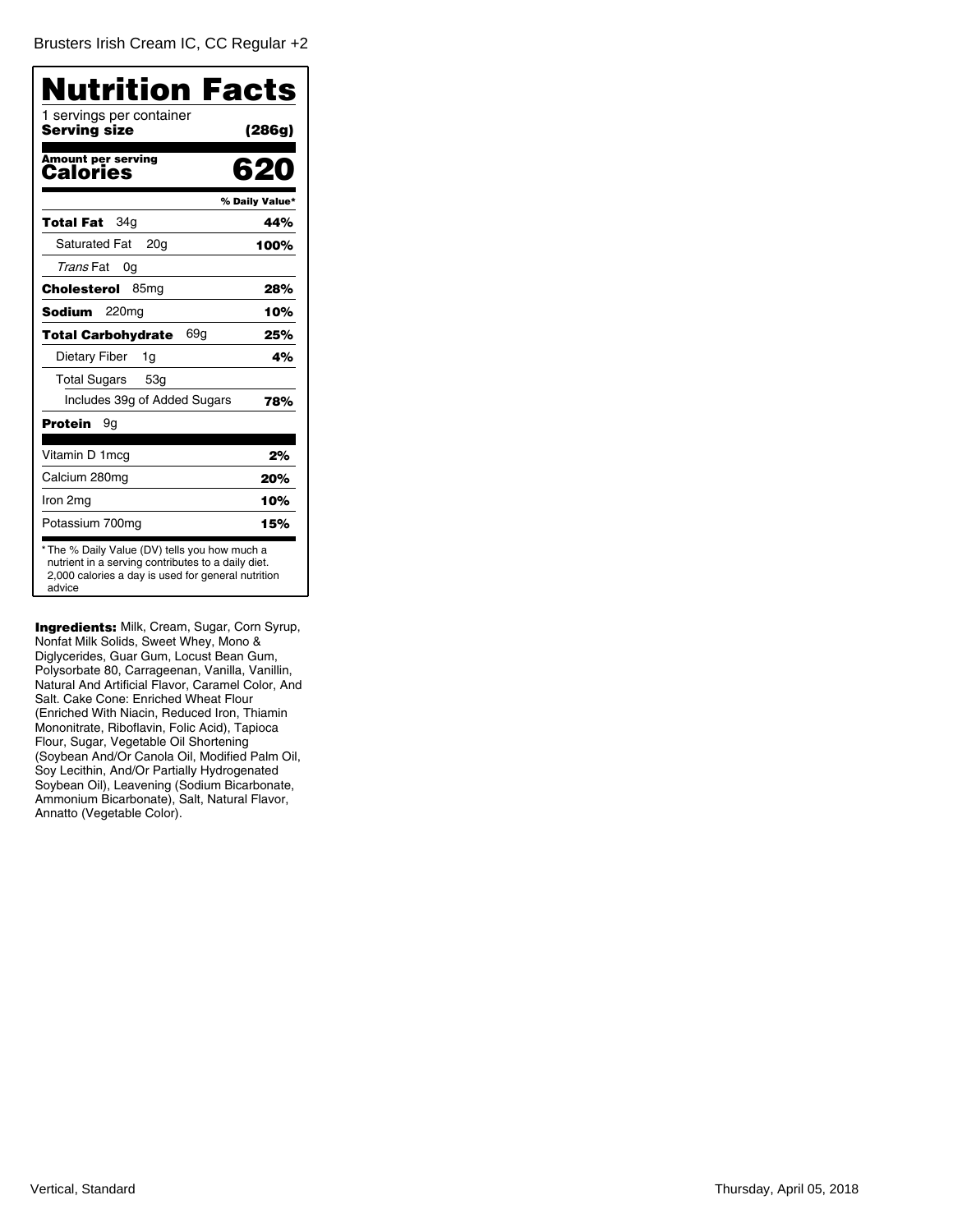[Brusters Irish Cream Ice Cream, Dish Kids](�)

| (70g)<br>150<br>% Daily Value*<br>10%<br>25%                                                        |
|-----------------------------------------------------------------------------------------------------|
|                                                                                                     |
|                                                                                                     |
|                                                                                                     |
|                                                                                                     |
|                                                                                                     |
|                                                                                                     |
| 7%                                                                                                  |
| 2%                                                                                                  |
| 6%                                                                                                  |
| 0%                                                                                                  |
|                                                                                                     |
| 20%                                                                                                 |
|                                                                                                     |
| 0%                                                                                                  |
| 6%                                                                                                  |
| 2%                                                                                                  |
| 4%                                                                                                  |
| * The % Daily Value (DV) tells you how much a<br>nutrient in a serving contributes to a daily diet. |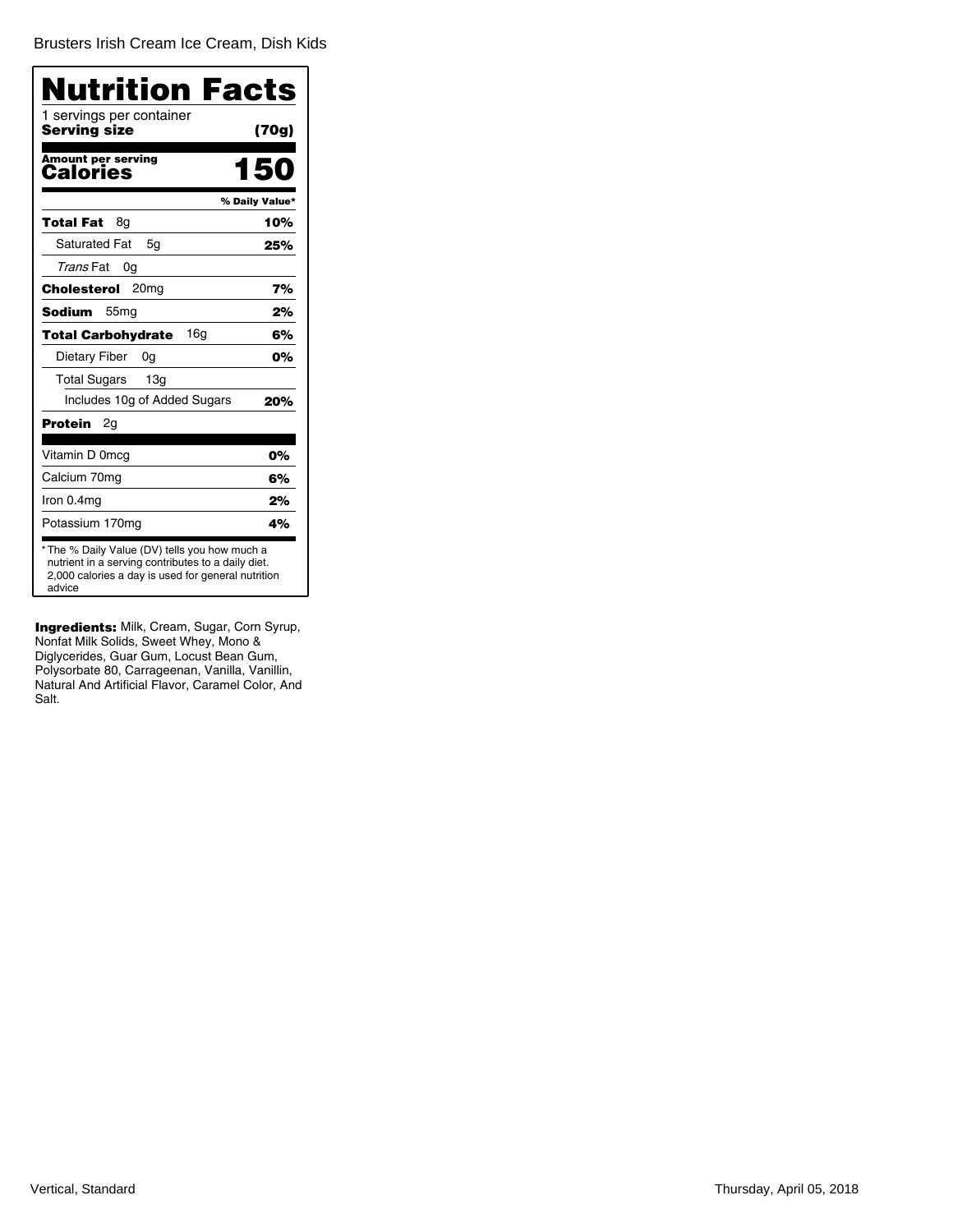[Brusters Irish Cream Ice Cream, Dish Regular](�)

| Nutrition Facts<br>1 servings per container |                |
|---------------------------------------------|----------------|
| <b>Serving size</b>                         | (140g)         |
| <b>Amount per serving</b><br>Calories       | 31             |
|                                             | % Daily Value* |
| 17q<br>Total Fat                            | 22%            |
| <b>Saturated Fat</b><br>10 <sub>q</sub>     | 50%            |
| Trans Fat<br>0g                             |                |
| 40 <sub>mg</sub><br>Cholesterol             | 13%            |
| 105 <sub>mg</sub><br>Sodium                 | 5%             |
| 32g<br><b>Total Carbohydrate</b>            | 12%            |
| Dietary Fiber<br><1g                        | 4%             |
| Total Sugars 27g                            |                |
| Includes 20g of Added Sugars                | 40%            |
| Protein<br>4g                               |                |
| Vitamin D 0mcg                              | 0%             |
| Calcium 140mg                               | 10%            |
| Iron 0.7mg                                  | 4%             |
| Potassium 340mg                             | 8%             |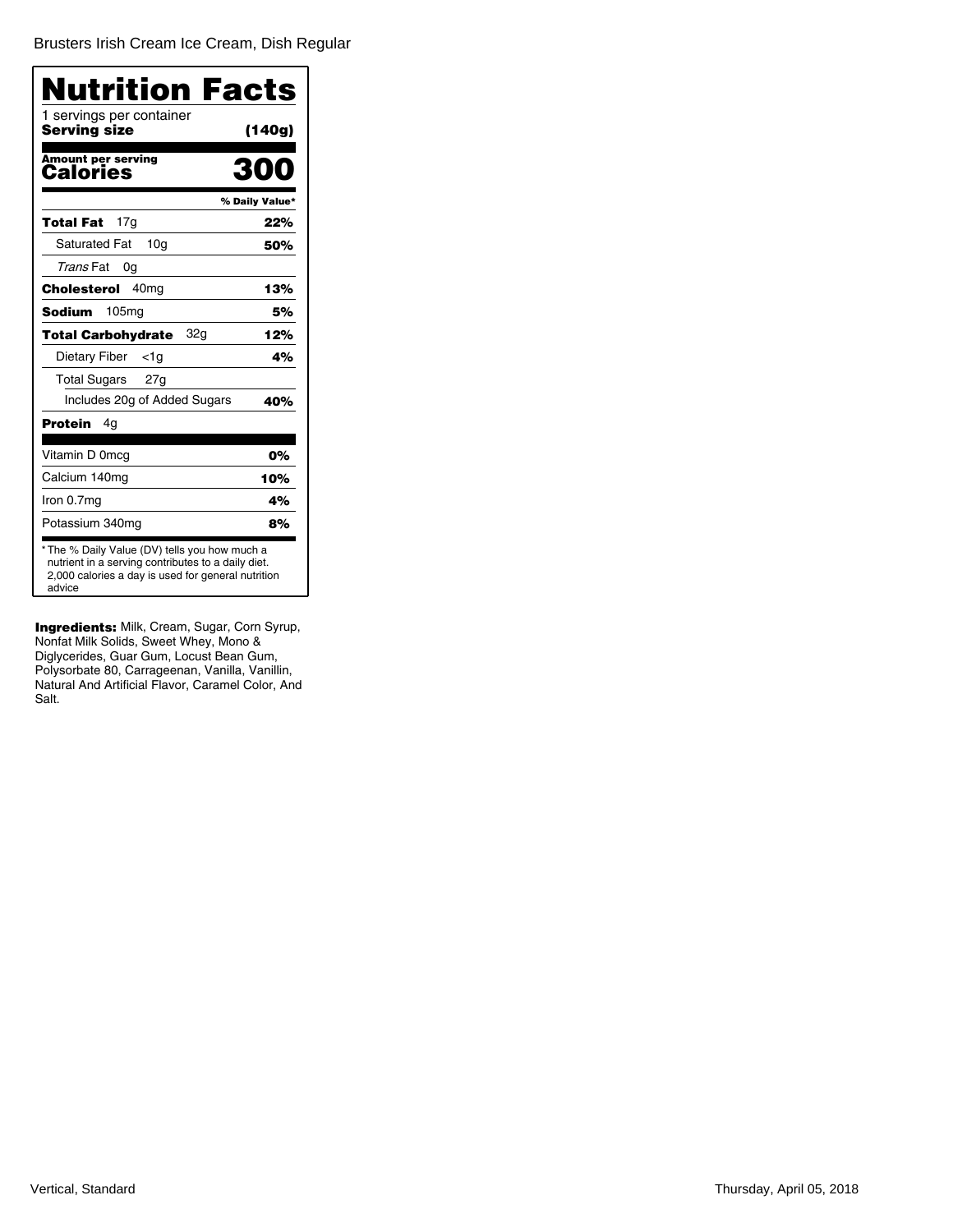[Brusters Irish Cream Ice Cream, Dish Regular +1](�)

| Nutrition Facts                                                                                                                                                     |                |
|---------------------------------------------------------------------------------------------------------------------------------------------------------------------|----------------|
| 1 servings per container<br>Servina size                                                                                                                            | (210g)         |
| <b>Amount per serving</b><br>Calories                                                                                                                               | 440            |
|                                                                                                                                                                     | % Daily Value* |
| 25g<br>Total Fat                                                                                                                                                    | 32%            |
| <b>Saturated Fat</b><br>15 <sub>q</sub>                                                                                                                             | 75%            |
| Trans Fat<br>0g                                                                                                                                                     |                |
| 65 <sub>mg</sub><br>Cholesterol                                                                                                                                     | 22%            |
| Sodium<br>160ma                                                                                                                                                     | 7%             |
| 48a<br>Total Carbohydrate                                                                                                                                           | 17%            |
| Dietary Fiber<br>1g                                                                                                                                                 | 4%             |
| Total Sugars<br>40a                                                                                                                                                 |                |
| Includes 29g of Added Sugars                                                                                                                                        | 58%            |
| <b>Protein</b><br>6g                                                                                                                                                |                |
| Vitamin D 0mcg                                                                                                                                                      | 2%             |
| Calcium 210mg                                                                                                                                                       | 15%            |
| Iron 1mg                                                                                                                                                            | 6%             |
| Potassium 510mg                                                                                                                                                     | 10%            |
| * The % Daily Value (DV) tells you how much a<br>nutrient in a serving contributes to a daily diet.<br>2,000 calories a day is used for general nutrition<br>advice |                |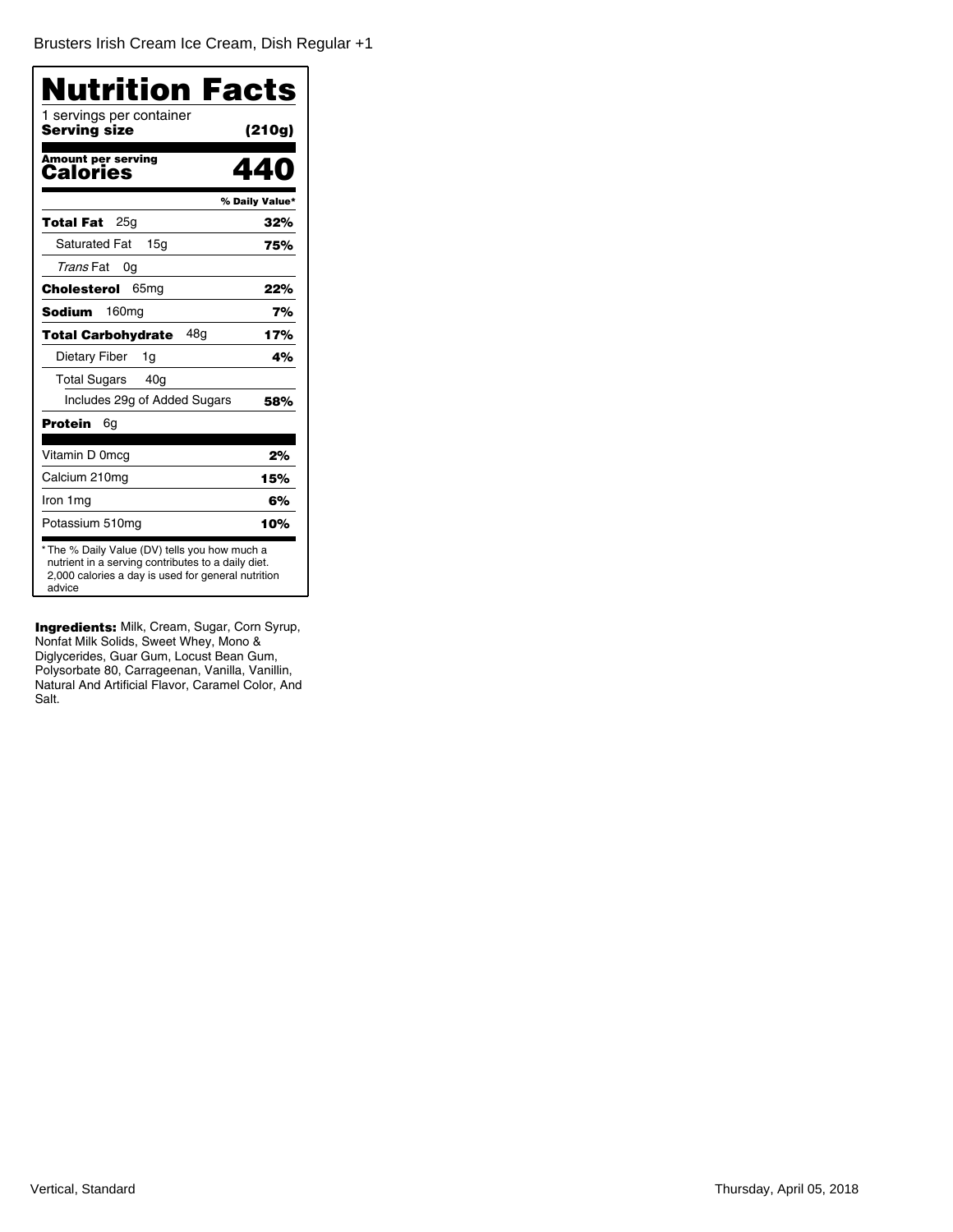[Brusters Irish Cream Ice Cream, Dish Regular +2](�)

| <b>Nutrition Facts</b>                                                                                                                                              |                |
|---------------------------------------------------------------------------------------------------------------------------------------------------------------------|----------------|
| 1 servings per container<br>Serving size                                                                                                                            | (280g)         |
| <b>Amount per serving</b><br>Calories                                                                                                                               | 5q             |
|                                                                                                                                                                     | % Daily Value* |
| <b>Total Fat</b><br>33a                                                                                                                                             | 42%            |
| <b>Saturated Fat</b><br>20 <sub>g</sub>                                                                                                                             | 100%           |
| Trans Fat<br>0g                                                                                                                                                     |                |
| 85 <sub>mq</sub><br>Cholesterol                                                                                                                                     | 28%            |
| Sodium<br>210 <sub>mg</sub>                                                                                                                                         | 9%             |
| 64a<br><b>Total Carbohydrate</b>                                                                                                                                    | 23%            |
| Dietary Fiber<br>1g                                                                                                                                                 | 4%             |
| <b>Total Sugars</b><br>53g                                                                                                                                          |                |
| Includes 39g of Added Sugars                                                                                                                                        | 78%            |
| Protein<br>8g                                                                                                                                                       |                |
| Vitamin D 1mcg                                                                                                                                                      | 2%             |
| Calcium 280mg                                                                                                                                                       | 20%            |
| Iron 1.4mg                                                                                                                                                          | 8%             |
| Potassium 680mg                                                                                                                                                     | 15%            |
| * The % Daily Value (DV) tells you how much a<br>nutrient in a serving contributes to a daily diet.<br>2,000 calories a day is used for general nutrition<br>advice |                |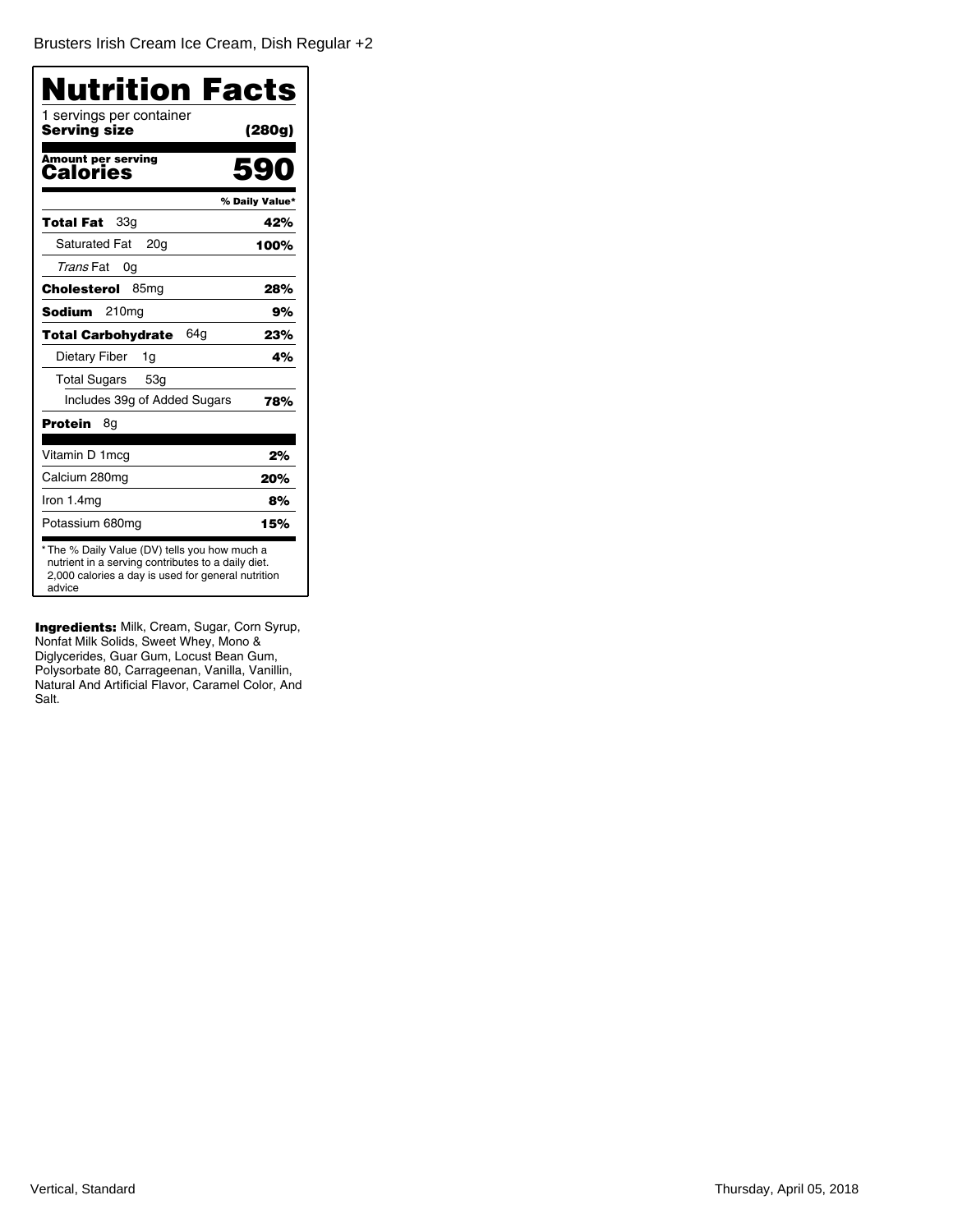[Brusters Irish Cream IC, SC Kids](�)

| Nutrition Facts                                                                                                                                                     |                |
|---------------------------------------------------------------------------------------------------------------------------------------------------------------------|----------------|
| 1 servings per container<br>Serving size                                                                                                                            | (83g)          |
| <b>Amount per serving</b><br>Calories                                                                                                                               | 200            |
|                                                                                                                                                                     | % Daily Value* |
| Total Fat<br>9g                                                                                                                                                     | 12%            |
| <b>Saturated Fat</b><br>5q                                                                                                                                          | 25%            |
| Trans Fat<br>0g                                                                                                                                                     |                |
| 20 <sub>mg</sub><br>Cholesterol                                                                                                                                     | 7%             |
| <b>Sodium</b><br>75 <sub>mg</sub>                                                                                                                                   | 3%             |
| 28g<br><b>Total Carbohydrate</b>                                                                                                                                    | 10%            |
| Dietary Fiber<br>0g                                                                                                                                                 | 0%             |
| <b>Total Sugars</b><br>16 <sub>q</sub>                                                                                                                              |                |
| Includes 13g of Added Sugars                                                                                                                                        | 26%            |
| Protein<br>Зg                                                                                                                                                       |                |
| Vitamin D 0mcg                                                                                                                                                      | 0%             |
| Calcium 90mg                                                                                                                                                        | 6%             |
| Iron 0.7mg                                                                                                                                                          | 4%             |
| Potassium 190mg                                                                                                                                                     | 4%             |
| * The % Daily Value (DV) tells you how much a<br>nutrient in a serving contributes to a daily diet.<br>2,000 calories a day is used for general nutrition<br>advice |                |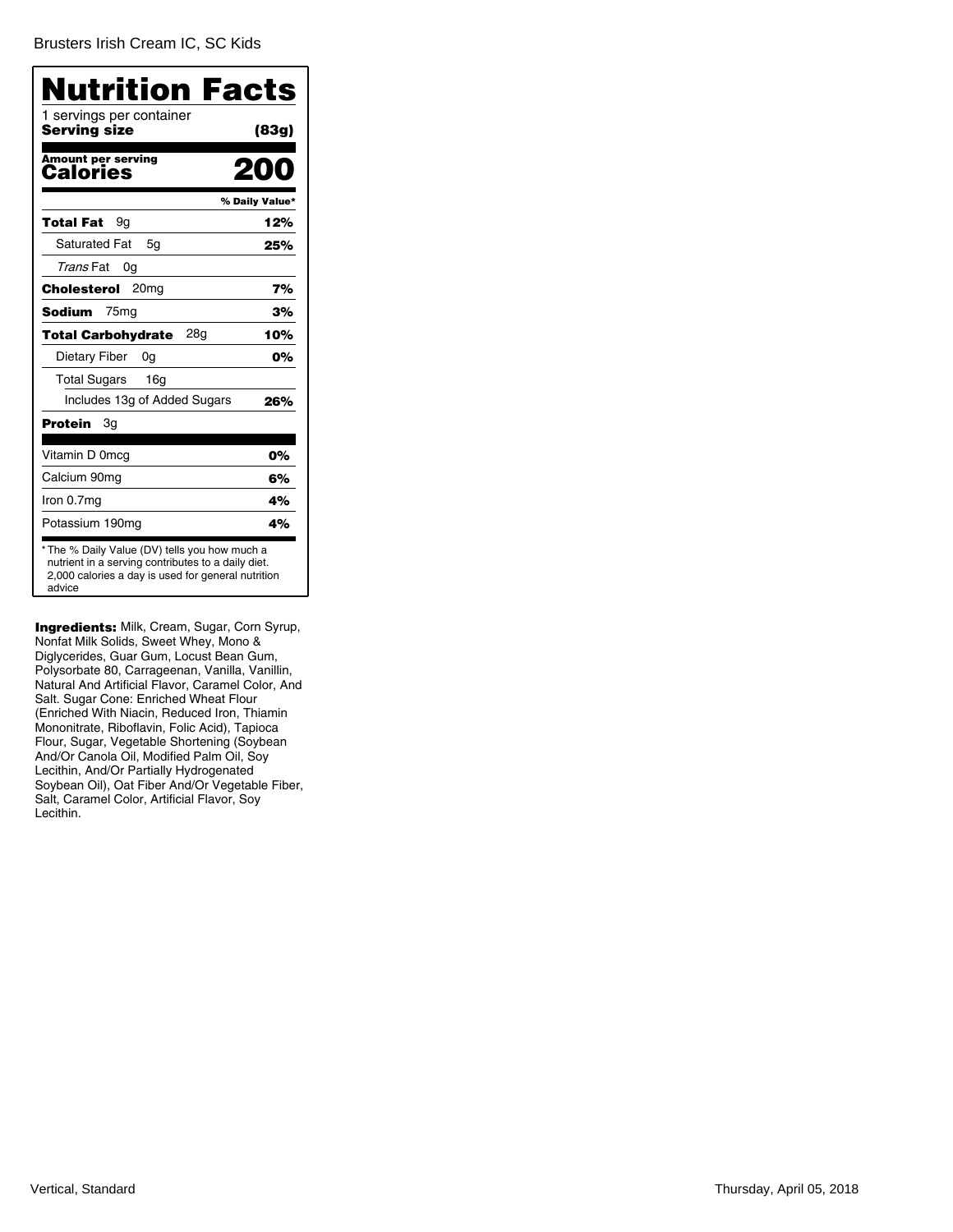[Brusters Irish Cream IC, SC Regular](�)

| Nutrition Facts<br>1 servings per container<br>Serving size | (153g)         |
|-------------------------------------------------------------|----------------|
| <b>Amount per serving</b><br>Calories                       | 350            |
|                                                             | % Daily Value* |
| 17 <sub>q</sub><br>Total Fat                                | 22%            |
| <b>Saturated Fat</b><br>10 <sub>q</sub>                     | 50%            |
| Trans Fat<br>0g                                             |                |
| 40 <sub>mg</sub><br>Cholesterol                             | 13%            |
| <b>Sodium</b><br>125 <sub>mq</sub>                          | 5%             |
| 44a<br><b>Total Carbohvdrate</b>                            | 16%            |
| Dietary Fiber<br><1a                                        | 4%             |
| <b>Total Sugars</b><br>30 <sub>q</sub>                      |                |
| Includes 23g of Added Sugars                                | 46%            |
| Protein<br>5g                                               |                |
| Vitamin D 0mcg                                              | 0%             |
| Calcium 160mg                                               | 10%            |
| Iron 1.4mg                                                  | 8%             |
| Potassium 370mg                                             | 8%             |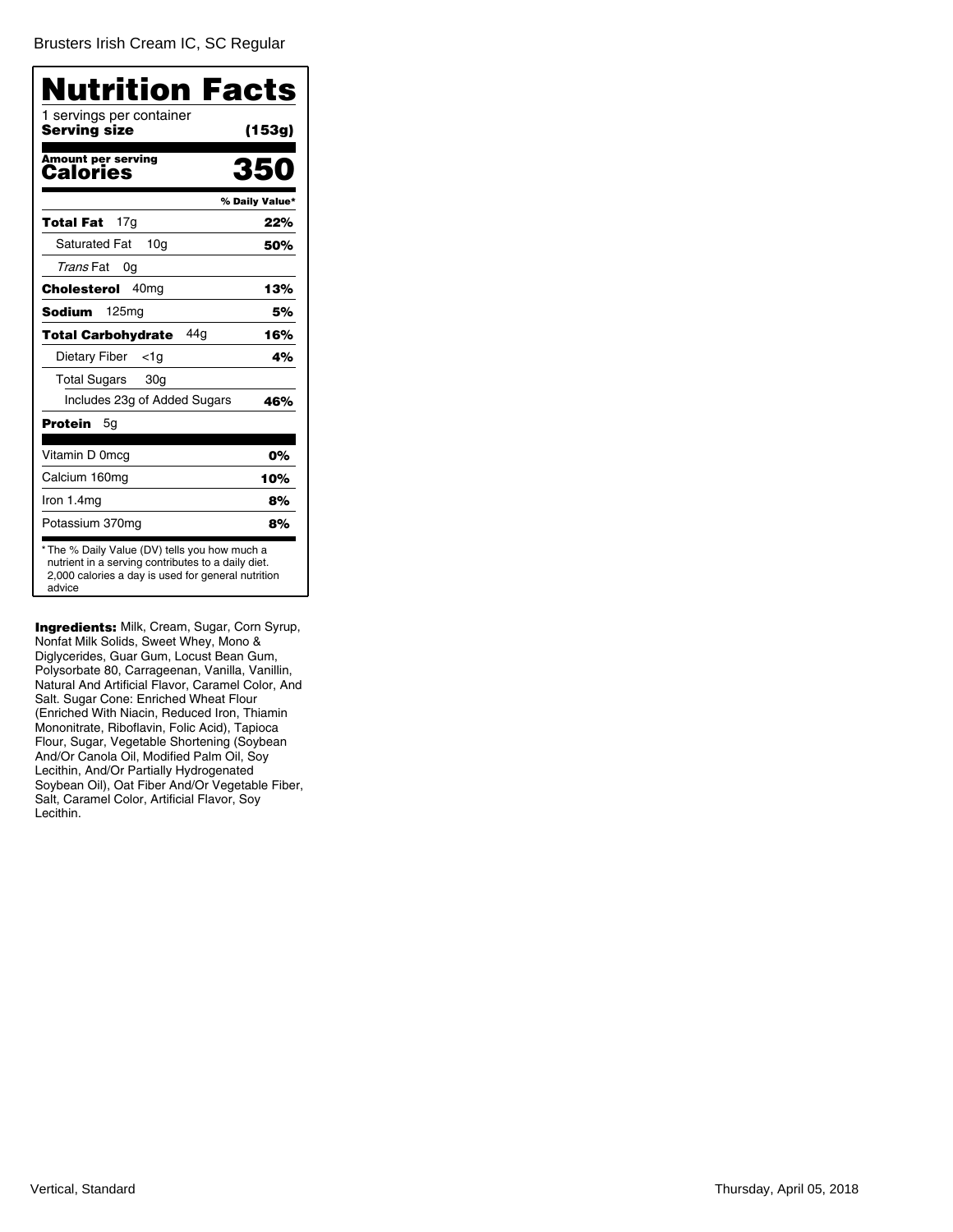| 1 servings per container<br>Serving size | (223g)         |
|------------------------------------------|----------------|
| <b>Amount per serving</b><br>Calories    | Г,             |
|                                          | % Daily Value* |
| 25a<br>Total Fat                         | 32%            |
| <b>Saturated Fat</b><br>15 <sub>q</sub>  | 75%            |
| Trans Fat<br>0g                          |                |
| Cholesterol<br>65 <sub>mg</sub>          | 22%            |
| <b>Sodium</b><br>180mg                   | 8%             |
| 60g<br><b>Total Carbohydrate</b>         | 22%            |
| Dietary Fiber<br>1q                      | 4%             |
| <b>Total Sugars</b><br>43 <sub>q</sub>   |                |
| Includes 32g of Added Sugars             | 64%            |
| Protein<br>7g                            |                |
| Vitamin D 0mcg                           | 2%             |
| Calcium 230mg                            | 20%            |
| Iron 2mg                                 | 10%            |
| Potassium 540mg                          | 10%            |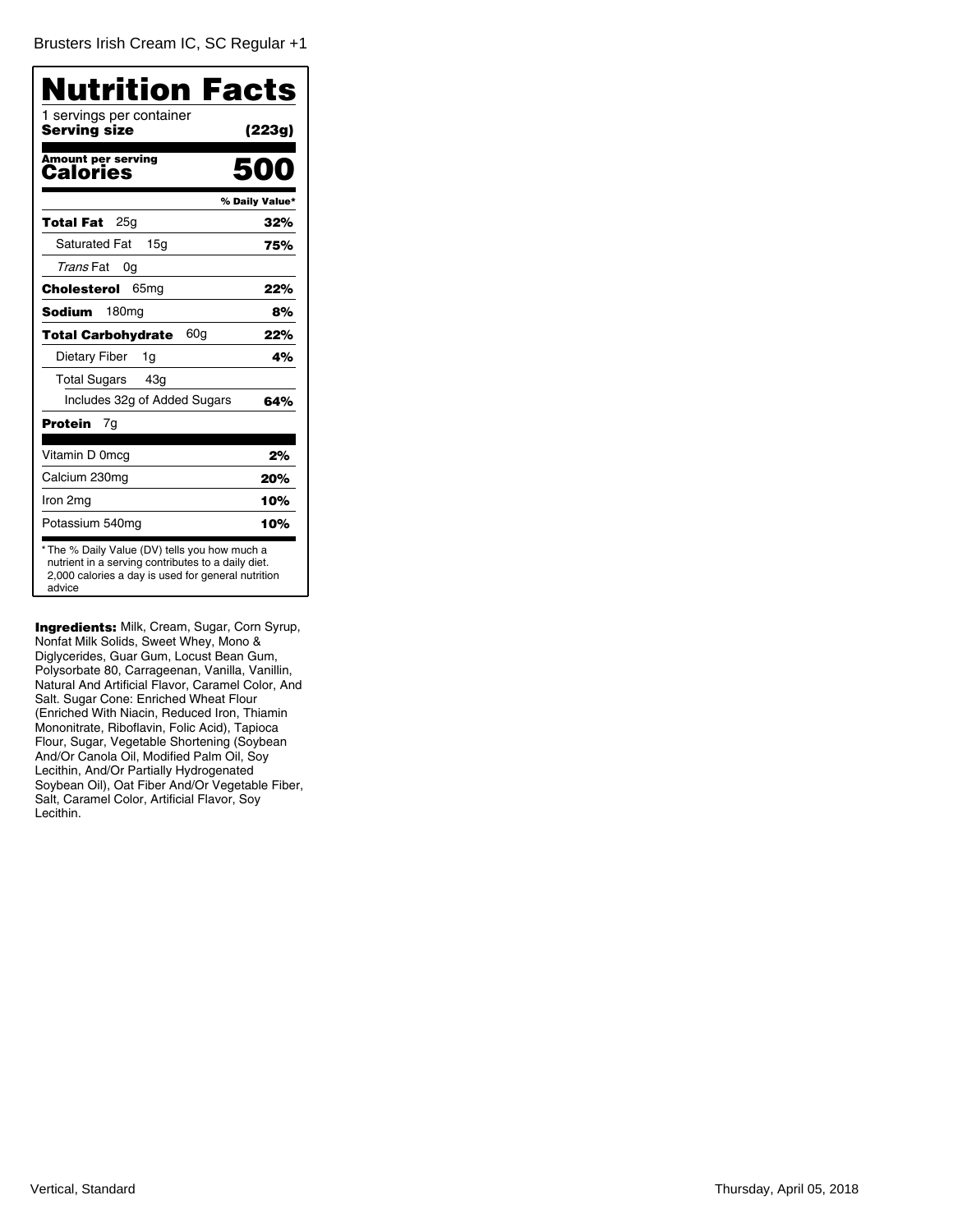| Nutrition Facts<br>1 servings per container                                                                                                                         |                |
|---------------------------------------------------------------------------------------------------------------------------------------------------------------------|----------------|
| Serving size                                                                                                                                                        | (293g)         |
| <b>Amount per serving</b><br>Calories                                                                                                                               | 640            |
|                                                                                                                                                                     | % Daily Value* |
| 34a<br>Total Fat                                                                                                                                                    | 44%            |
| <b>Saturated Fat</b><br>20 <sub>g</sub>                                                                                                                             | 100%           |
| Trans Fat<br>0g                                                                                                                                                     |                |
| Cholesterol<br>85 <sub>mg</sub>                                                                                                                                     | 28%            |
| Sodium<br>230mg                                                                                                                                                     | 10%            |
| 76g<br>Total Carbohydrate                                                                                                                                           | 28%            |
| Dietary Fiber<br>1g                                                                                                                                                 | 4%             |
| Total Sugars<br>56 <sub>q</sub>                                                                                                                                     |                |
| Includes 42g of Added Sugars                                                                                                                                        | 84%            |
| Protein<br>9g                                                                                                                                                       |                |
| Vitamin D 1 mcg                                                                                                                                                     | 2%             |
| Calcium 300mg                                                                                                                                                       | 25%            |
| Iron 2mg                                                                                                                                                            | 10%            |
| Potassium 710mg                                                                                                                                                     | 15%            |
| * The % Daily Value (DV) tells you how much a<br>nutrient in a serving contributes to a daily diet.<br>2,000 calories a day is used for general nutrition<br>advice |                |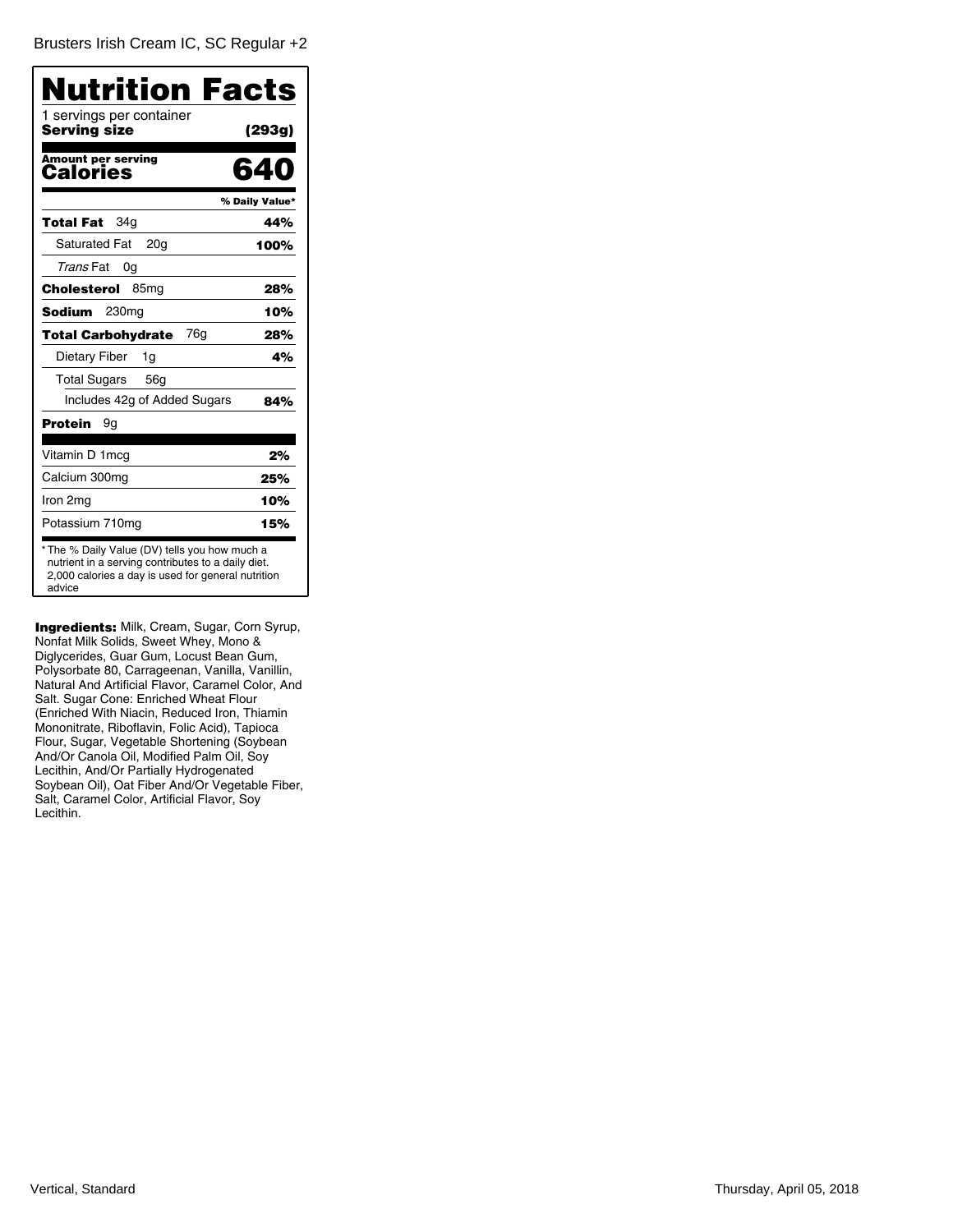[Brusters Irish Cream IC, WC Regular](�)

| Nutrition Facts                          |                |
|------------------------------------------|----------------|
| 1 servings per container<br>Serving size | (170g)         |
| <b>Amount per serving</b><br>Calories    | 420            |
|                                          | % Daily Value* |
| 20 <sub>g</sub><br>Total Fat             | 26%            |
| <b>Saturated Fat</b><br>11a              | 55%            |
| Trans Fat<br>0g                          |                |
| 50 <sub>mg</sub><br>Cholesterol          | 17%            |
| <b>Sodium</b><br>105 <sub>mg</sub>       | 5%             |
| 55q<br>Total Carbohydrate                | 20%            |
| Dietary Fiber<br><1a                     | 4%             |
| Total Sugars<br>37g                      |                |
| Includes 20g of Added Sugars             | 40%            |
| Protein<br>6g                            |                |
| Vitamin D 0mcg                           | 0%             |
| Calcium 140mg                            | 10%            |
| Iron $1.4mg$                             | 8%             |
| Potassium 350mg                          | 8%             |

Ingredients: Milk, Cream, Sugar, Corn Syrup, Nonfat Milk Solids, Sweet Whey, Mono & Diglycerides, Guar Gum, Locust Bean Gum, Polysorbate 80, Carrageenan, Vanilla, Vanillin, Natural And Artificial Flavor, Caramel Color, And Salt. Waffle Cone: Enriched Bleached Wheat Flour (Enriched With Niacin, Reduced Iron, Thiamin Mononitrate, Riboflavin, Folic Acid), Sugar, Vegetable Shortening (Partially Hydrogenated Soybean And Cottonseed Oils), Whole Egg, Artificial Flavor (Including Maltodextrin, Modified Cornstarch, Butter, Buttermilk), Dextrose, Soy Lecithin, Artificial Vanilla Flavor.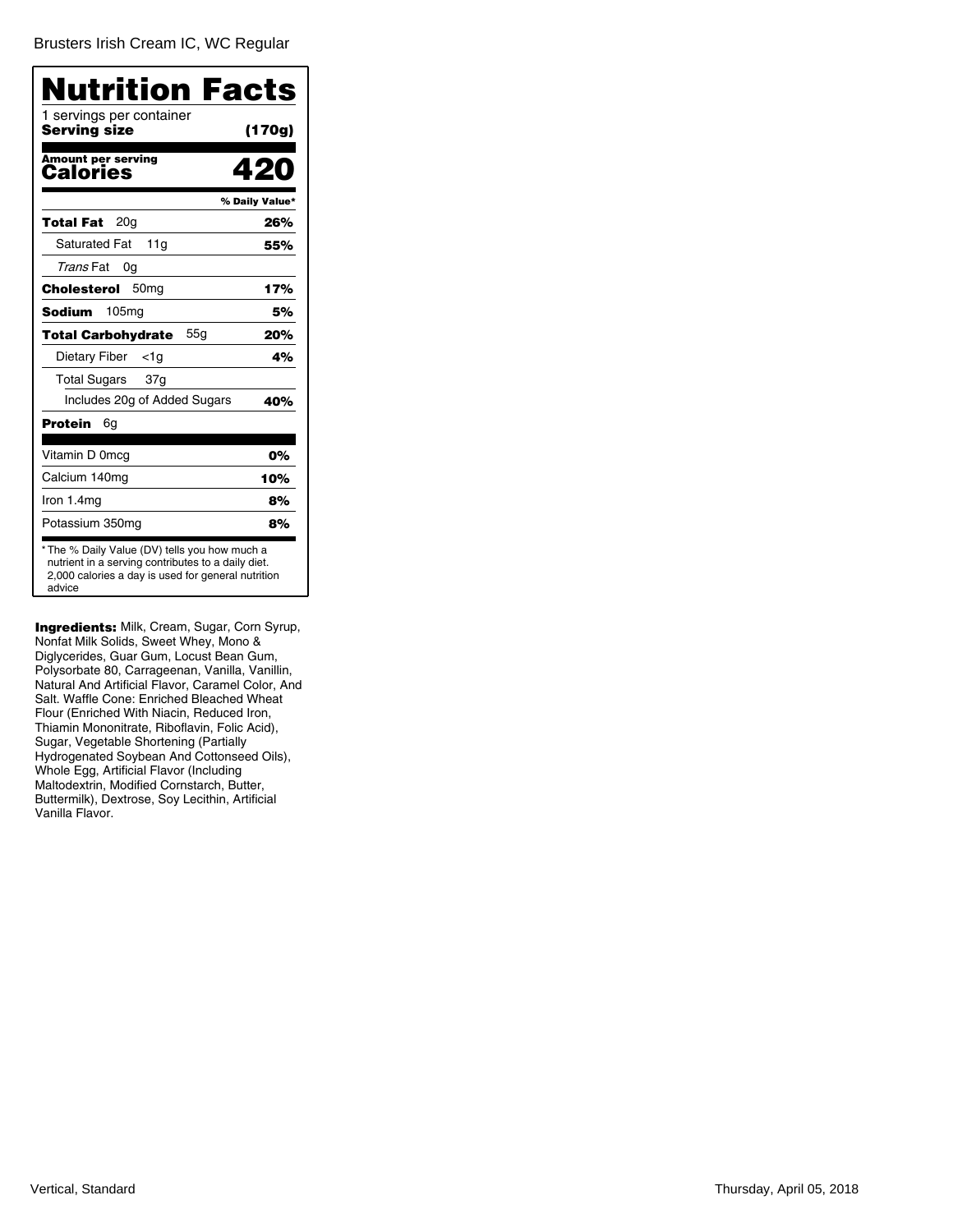[Brusters Irish Cream IC, WC Regular +1](�)

| Nutrition Facts                                                                                                                                                     |                |
|---------------------------------------------------------------------------------------------------------------------------------------------------------------------|----------------|
| 1 servings per container<br>Serving size                                                                                                                            | (240g)         |
| <b>Amount per serving</b><br>Calories                                                                                                                               | 570            |
|                                                                                                                                                                     | % Daily Value* |
| Total Fat<br>28a                                                                                                                                                    | 36%            |
| <b>Saturated Fat</b><br>15 <sub>q</sub>                                                                                                                             | 75%            |
| Trans Fat<br>0g                                                                                                                                                     |                |
| 70 <sub>mq</sub><br>Cholesterol                                                                                                                                     | 23%            |
| 160 <sub>mg</sub><br><b>Sodium</b>                                                                                                                                  | 7%             |
| 71g<br><b>Total Carbohydrate</b>                                                                                                                                    | 26%            |
| Dietary Fiber<br>1g                                                                                                                                                 | 4%             |
| <b>Total Sugars</b><br>50 <sub>q</sub>                                                                                                                              |                |
| Includes 29g of Added Sugars                                                                                                                                        | 58%            |
| Protein<br>8g                                                                                                                                                       |                |
| Vitamin D 0mcg                                                                                                                                                      | 2%             |
| Calcium 210mg                                                                                                                                                       | 15%            |
| Iron 2mg                                                                                                                                                            | 10%            |
| Potassium 520mg                                                                                                                                                     | 10%            |
| * The % Daily Value (DV) tells you how much a<br>nutrient in a serving contributes to a daily diet.<br>2,000 calories a day is used for general nutrition<br>advice |                |

Ingredients: Milk, Cream, Sugar, Corn Syrup, Nonfat Milk Solids, Sweet Whey, Mono & Diglycerides, Guar Gum, Locust Bean Gum, Polysorbate 80, Carrageenan, Vanilla, Vanillin, Natural And Artificial Flavor, Caramel Color, And Salt. Waffle Cone: Enriched Bleached Wheat Flour (Enriched With Niacin, Reduced Iron, Thiamin Mononitrate, Riboflavin, Folic Acid), Sugar, Vegetable Shortening (Partially Hydrogenated Soybean And Cottonseed Oils), Whole Egg, Artificial Flavor (Including Maltodextrin, Modified Cornstarch, Butter, Buttermilk), Dextrose, Soy Lecithin, Artificial Vanilla Flavor.